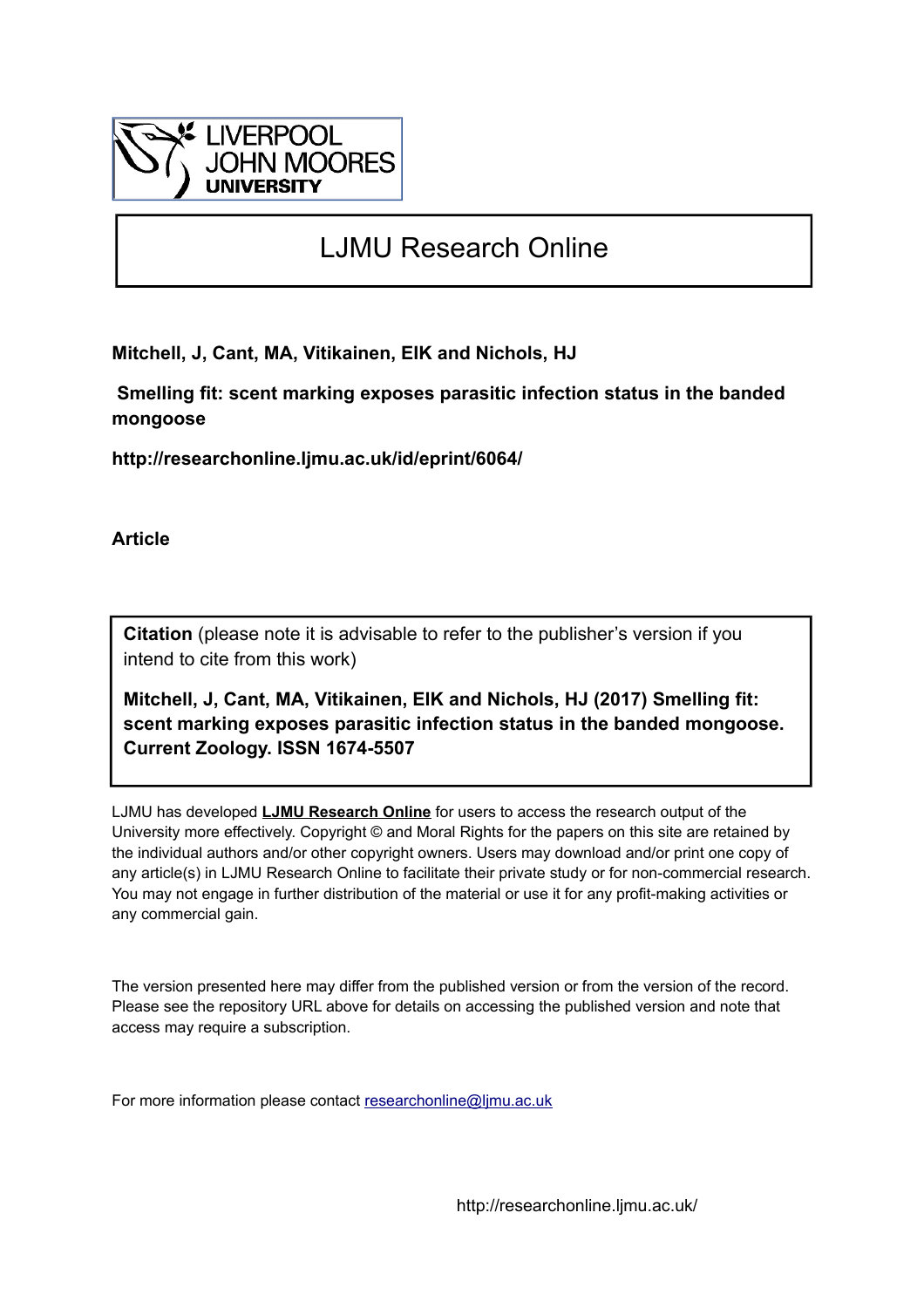# Article

# Smelling fit: scent marking exposes parasitic infection status in the banded mongoose

Jessica Мітснєц<sup>а</sup>, Michael A. Cамт<sup>b</sup>, Emma I.K. Vітікаімем<sup>b,</sup>\*<sup>,†</sup>, and Hazel J. Nichols $a_{i*}$ ,  $\dagger$ 

<sup>a</sup>School of Natural Sciences and Psychology, Liverpool John Moores University, Liverpool, L3 3AF, UK and <sup>b</sup>Centre for Ecology and Conservation, University of Exeter, Penryn Campus, TR10 9FE, UK

\*Address correspondence to Hazel J. Nichols, E-mail: h.j.nichols@ljmu.ac.uk; and Emma I. K. Vitikainen, Email: Emma.Vitikainen@gmail.com.

<sup>†</sup>These authors contributed equally to this study.

Received on 17 September 2016; accepted on 19 January 2017

# Abstract

Preference for uninfected mates is presumed beneficial as it minimizes one's risk of contracting an infection and infecting one's offspring. In avian systems, visual ornaments are often used to indicate parasite burdens and facilitate mate choice. However, in mammals, olfactory cues have been proposed to act as a mechanism allowing potential mates to be discriminated by infection status. The effect of infection upon mammalian mate choice is mainly studied in captive rodents where experimental trials support preference for the odors of uninfected mates and some data suggest scent marking is reduced in individuals with high infection burdens. Nevertheless, whether such effects occur in nonmodel and wild systems remains poorly understood. Here, we investigate the interplay between parasite load (estimated using fecal egg counts) and scent marking behavior in a wild population of banded mongooses *Mungos mungo*. Focusing on a costly protozoan parasite of the genus Isospora and the nematode worm Toxocara, we first show that banded mongooses that engage in frequent, intensive scent marking have lower *Isospora* loads, suggesting marking behavior may be an indicator trait regarding infection status. We then use odor presentations to demonstrate that banded mongooses mark less in response to odors of opposite sexed individuals with high *Isospora* and *Toxocara* loads. As both of these parasites are known to have detrimental effects upon the health of preweaned young in other species, they would appear key targets to avoid during mate choice. Results provide support for scent as an important ornament and mechanism for advertising parasitic infection within wild mammals.

Key words: Isospora, olfaction, parasite, scent, scent preferences, Toxocara.

One of the major costs of social behavior is the risk of pathogenic infections, including those caused by parasites [\(Loehle 1995](#page-10-0); [Altizer](#page-9-0) [et al. 2003](#page-9-0)). As such, a variety of behavioral mechanisms have evolved to minimize parasite exposure and to avoid infection [\(Kavaliers et al. 2005b\)](#page-10-0), and hence parasites are now considered to play major roles in social organization including breeding dynamics. Here parasitic infection can have an important influence on sexual selection as infectious pathogens have the potential to affect not

only host growth, survival, and health ([Coltman et al. 1999](#page-9-0)), but also behavior [\(Poulin 1994;](#page-10-0) [Poulin 1995](#page-10-0); [Klein 2003](#page-10-0)). This may in turn affect a hosts' ability to locate, attract, and/or copulate with potential mates. Therefore, mechanisms to detect and avoid highly parasitized mates are assumed advantageous across species.

In avian systems, there is a wealth of research into the ability of bright and conspicuous plumage to advertise health and fitness [\(Hamilton and Zuk 1982;](#page-10-0) [Petrie 1994;](#page-10-0) [Hale et al. 2009\)](#page-10-0), although

<sup>©</sup> The Author (2017). Published by Oxford University Press.

This is an Open Access article distributed under the terms of the Creative Commons Attribution Non-Commercial License (http://creativecommons.org/licenses/by-nc/4.0/), which permits non-commercial re-use, distribution, and reproduction in any medium, provided the original work is properly cited. For commercial re-use, please contact journals.permissions@oup.com 1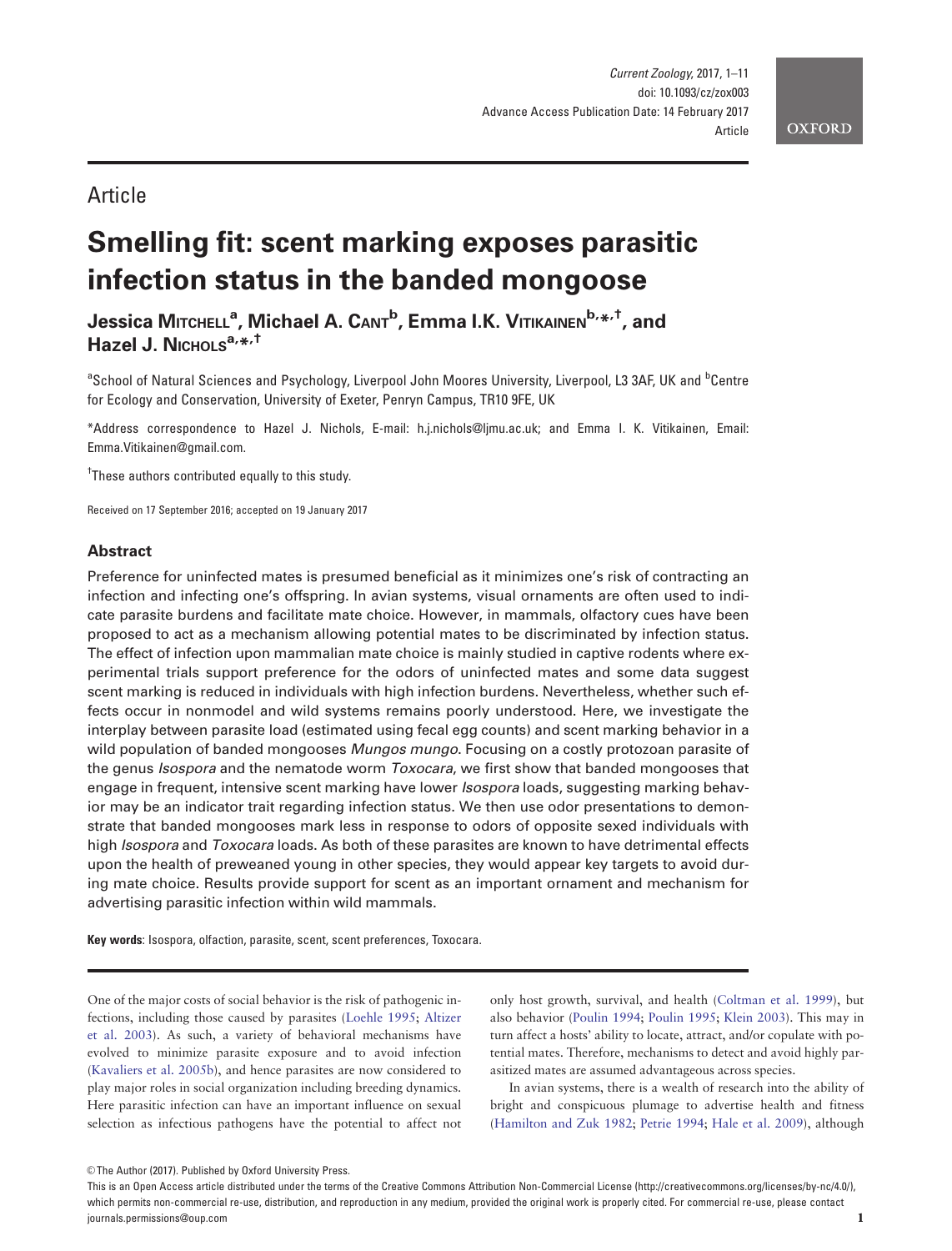the evidence for this hypothesis is mixed [\(Hamilton and Poulin](#page-10-0) [1997](#page-10-0)). Female choice based upon such traits selects for healthier mates including those of low parasite burden ([Loehle 1997](#page-10-0); [Roulin](#page-11-0) [et al. 2001;](#page-11-0) [Buchholz 2004;](#page-9-0) [Moreno-Rueda and Hoi 2011](#page-10-0)). This may benefit females not only directly by reducing their likelihood of contracting costly parasitic infections ([Loehle 1997\)](#page-10-0), but also indirectly by providing offspring with genes for parasite resistance if this trait is heritable [\(Hamilton and Zuk 1982](#page-10-0); [Moller 1990\)](#page-10-0). There is also evidence that males prefer visually ornamented females, such as in the barn owl Tyto alba, where spotty plumage indicates lower parasite loads [\(Roulin et al. 2001](#page-11-0)).

Mammals tend not to possess such elaborate visual ornaments, although there are exceptions such as secondary sexual coloration of primates which are believed to function in mate choice ([Waitt et al.](#page-11-0) [2003](#page-11-0)). However, when tested in mandrills Mandrillus sphinx, neither facial coloration nor rump swellings appeared related to parasite load despite being sexually selected traits [\(Setchell et al. 2006](#page-11-0), [2009, 2011](#page-11-0)). Nevertheless, mate choice based directly upon infection status does still occur. Laboratory and captive rodents are consistently observed to avoid mating with individuals infected with parasitic nematodes, viruses, and other microorganisms ([Penn and](#page-10-0) [Potts 1998b;](#page-10-0) [Zala et al. 2004;](#page-11-0) [Kavaliers et al. 2005a](#page-10-0)). In rodents, olfactory signals appear to allow mate discrimination on the basis of infection (Penn and Potts 1998 a, 1998b; [Gosling and Roberts 2001](#page-10-0); [Arakawa et al. 2011](#page-9-0)). This is unsurprising considering the predominant role of odor signals within mammalian communication [\(Kavaliers et al. 2005b](#page-10-0); [Wyatt 2014](#page-11-0)). In one example [Zala et al.](#page-11-0) [\(2004\)](#page-11-0) showed that male wild-derived (but captive) mice infected with Salmonella enterica bacteria have reduced marking rates and their scent appears less attractive to females. This suggests that scent marking behavior may act as an indicator of infection whilst the scent itself also encodes infection status.

Unfortunately, caveats of previous research include an almost exclusive focus on laboratory or captive rodents with little taxonomic diversity or consideration of wild systems. Odor presentations also tend to be choice-tests in experimental arenas that may not accurately reflect scent marking behavior as it would occur in the wild ([Hurst et al.](#page-10-0) [1994\)](#page-10-0) which makes it difficult to extrapolate findings to natural situations. Additionally, some frequently cited examples of parasitic avoidance focus on bacteria ([Zala et al. 2004,](#page-11-0) [2015\)](#page-11-0) or viruses [\(Penn](#page-10-0) [and Potts 1998a\)](#page-10-0). Although these organisms have important health implications and may also constitute parasites in the broad sense, the mechanisms by which they influence scent composition and marking behavior will likely differ from gastrointestinal parasites ([Kavaliers](#page-10-0) [et al. 2005a,](#page-10-0) [2005b](#page-10-0)). This is an important discrimination to make because wild mammals, particularly carnivores, are often heavily infected by gastrointestinal parasites [\(Pedersen et al. 2007](#page-10-0)) suggesting these pathogens could have considerable impacts upon social and sexual behavior including mate choice [\(Poulin 1994](#page-10-0)).

We aim to overcome these limitations by investigating whether scent communication can encode parasitic information in the banded mongoose. This cooperative breeder provides a novel opportunity for such research as the wild focal population can be sampled for gastrointestinal parasites (via fecal sampling) and is habituated to human presence allowing targeted odor presentations to be conducted without disturbing natural behavior. Despite both sexes exhibiting mate choice ([Nichols et al. 2010](#page-10-0); [Cant et al. 2013](#page-9-0)), banded mongooses are sexually monomorphic, lack visual ornaments, and thus appear limited in terms of visual cues advertising quality. However, both sexes do participate in extensive olfactory marking ([Jordan 2009](#page-10-0); [Jordan](#page-10-0) [et al. 2010\)](#page-10-0) providing a potential mechanism through which parasitic

infection status may be encoded. Scent marking events, such as la-trines, are common occurrences (Müller and Manser 2007; [Jordan](#page-10-0) [2009](#page-10-0)) and previous research suggests scent is likely utilized for within-group communication [\(Jordan et al. 2010](#page-10-0)), particularly intra-sexual competition (Müller and Manser 2007, [2008;](#page-10-0) [Jordan et al.](#page-10-0) [2011a\)](#page-10-0). However, it is currently not known whether odor cues also contain fitness-related information such as parasitic infection status, which could assist in mate choice.

To address whether scent marking behavior is influenced by parasitic infection in the banded mongoose, we first investigated whether fecal egg counts of 2 common parasites (Isospora and Toxocara) correlated with scent marking behavior during natural marking bouts. We then investigated whether the parasites may be detected via scent by presenting individuals with odors from differentially parasitized opposite sex group members. We predicted that: 1) if parasite load impacts marking behavior, then more heavily infected individuals should engage in fewer social marking bouts and deposit fewer scent marks; and (2) if parasite burdens are detectable via scent, behavioral aversions should occur in response to the odors of highly parasitized individuals.

#### Materials and Methods

#### Field site and study species

The banded mongoose is a small  $\left($  <2 kg) diurnal carnivore, common throughout sub-Saharan Africa, which lives in large mixed-sex groups of 5–40 individuals, mean 29 [\(Cant et al. 2013](#page-9-0)). Groups contain a 'core' of  $\sim$ 1–5 dominant breeders of each sex, which reproduce regularly (up to 4 times per year), but younger subordinates breed alongside dominants when environmental conditions are good [\(Nichols et al. 2012](#page-10-0)). Within social groups, reproduction is synchronized; females come into estrous within a week of each other and give birth together, on the same night in more than 60% of breeding attempts [\(Hodge et al. 2009](#page-10-0)) . The resulting litters are raised communally by the group, with both breeders and non breeders contributing to pup care ([Cant et al. 2013](#page-9-0)). During estrus, dominant males attempt to mate-guard females, following them closely and chasing off rivals. However, females are able to refuse unwanted matings and also to evade their mate-guard and mate with other males ([Cant 2000](#page-9-0)). For further details of banded mongoose reproduction, behavior and demography, see [Cant et al.](#page-9-0) [\(2013\).](#page-9-0)

In banded mongooses, scent is primarily used for within-group communication, rather than for territory defense [\(Jordan et al.](#page-10-0) [2010](#page-10-0)). Previous studies, focused on over-marking behavior, found that scents are sexually dimorphic [\(Jordan et al. 2011a\)](#page-10-0). Both male and female adults are more likely to over mark the scents of samesex individuals, suggesting that over marking may be involved in intrasexual competition ([Jordan et al. 2011a](#page-10-0)). Supporting this idea, [Jordan et al. \(2011b\)](#page-10-0) found that males that over marked more had greater mating success.

The current study used a wild but habituated banded mongoose population in Queen Elizabeth National Park, Uganda (0°12'S; 27°54'E). This population has been monitored continuously since 1995 under licenses from the Ugandan Wildlife Authority, Ugandan National Council for Science and Technology. All experimental procedures have been approved by the University of Exeter's Ethical Review Committee. Full details of the population, habitat, and climate are described elsewhere [\(Cant 2000](#page-9-0)). All mongooses are habituated to close (<5 m) human observation and identified by unique shaves in their fur (for full details see [Cant 2000](#page-9-0)). Shaves are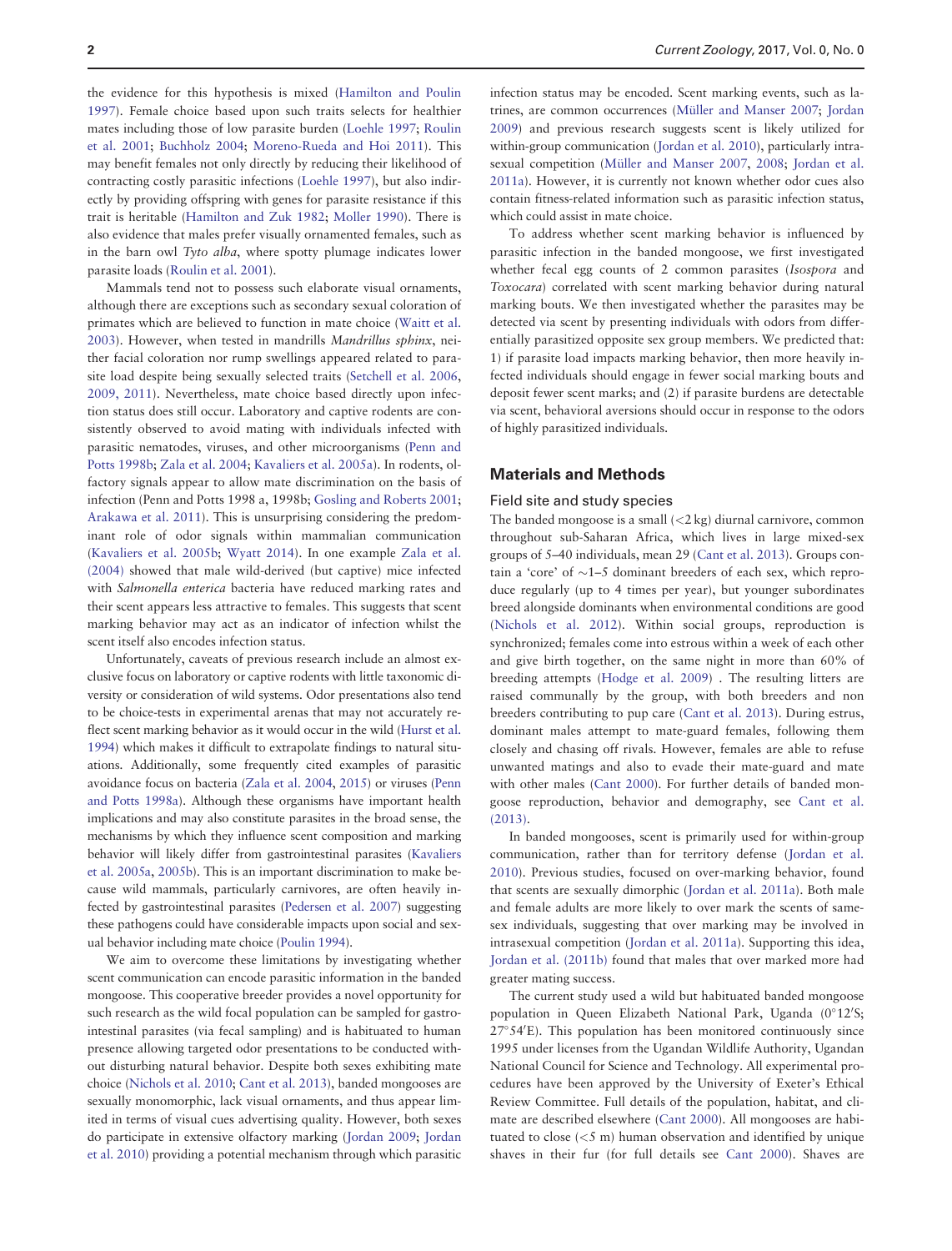maintained during routine trapping events where individuals are caught by trained field staff in baited Tomahawk traps and anaesthetized with isoflurane [\(Jordan et al. 2010\)](#page-10-0). No fatalities or health concerns have arisen from trapping procedures across the long-term study's duration. Every effort is made to minimize stress during the trapping process, but it is likely that capture raises stress levels. Due to this, no observations or scent presentations were made on a group within 24 h of the capture of any group members. Pups are first trapped at around 4 weeks of age and, under anesthetic, are given a unique identifier (a passive integrated transponder (PIT) tag or, pre 2001, a tattoo) and are sexed by examination of the genital region [\(Gilchrist 2008;](#page-10-0) [Jordan et al. 2010\)](#page-10-0). Groups are visited by trained observers approximately every 2 days meaning accurate ages, group compositions, and life history information is available.

# Parasite analysis

Fecal samples for parasite analysis were obtained between May and August 2014. Samples were collected directly after deposition by scooping the feces up in a clean plastic bag. The sample was then homogenized and half returned to the field to avoid disturbing natural scent marking. The remaining half was transferred into a 50 mL falcon tube containing approximately 20 mL of 5% formalin and stored at room temperature. Fecal samples were analyzed by a modified MacMaster technique [\(Dunn and Keymer 1986;](#page-9-0) [Coles et al.](#page-9-0) [1992](#page-9-0); [Cringoli et al. 2004\)](#page-9-0) which involves several wash stages and a final suspension within 15 mL of saturated saline. A 0.3 mL aliquot of the resulting solution was transferred to a McMaster slide. Eggs per gram (EPG) of feces were calculated as (15/0.3)Y/X, where Y represents the sum of all ova counted across the 2 chambers of the Macmaster slide and X represents the total weight of fecal matter from which the ova were obtained [\(Dunn and Keymer 1986](#page-9-0)). Ova were identified using the veterinary parasitology literature ([Frenkel](#page-9-0) [and Smith 2003;](#page-9-0) [Adl et al. 2005](#page-9-0); [Bowman 2014;](#page-9-0) [Leclaire and](#page-10-0) [Faulkner 2014\)](#page-10-0).

Faecal egg count is a commonly used method to assess parasite loads in the wild, yet the method has well-known limitations. For example, fecal egg counts often face criticism as a measure of parasite load due to high variability within individuals sampled [\(Villanua et al. 2006;](#page-11-0) [Gasso et al. 2015](#page-9-0)). Egg shedding loads can vary with the life stage of the parasite, coinfection, environmental conditions, and the physiological condition of the host [\(Dorchies](#page-9-0) [et al. 1997](#page-9-0); [Villanua et al. 2006;](#page-11-0) [Jolles et al. 2008](#page-10-0); [Raharivololona](#page-10-0) [and Ganzhorn 2010](#page-10-0)). This may be a particular issue for nematode worms, as the counts in feces reflect not only the number of mature worms, but also their fecundity and patterns of shedding ova. Furthermore, ova can migrate and mature in other tissues besides the intestine, which may further decouple ova counts from worm/ larvae numbers [\(Urquhart et al. 1996\)](#page-11-0). However, assessing the variation in egg counts provide a method to compare the relative parasite loads in a system where true parasite burdens are impossible to assess [\(Gillespie 2006\)](#page-10-0); it would not have been feasible for us to sacrifice individuals to gain comprehensive adult parasite counts from the gastrointestinal tract. Furthermore, for the purpose of this study, fecal egg count is a direct indication on the parasite ova shedding pattern of a particular individual. It, therefore, indicates the infectiousness of the individual in question; the more eggs in feces, the more contagious that individual is. The number of eggs in feces is therefore very relevant, at least in terms of direct avoidance of infection, even if less so in terms of sexual advertising of an individual's capability to resist or fight off infection.

We took several measures to maximize the usefulness of our fecal egg counts. First, we used average ova counts which are likely to minimize the effect of within-individual fluctuations in egg counts owing to parasite fecundity and provide a comparable estimate of parasite load across individuals for this short-term period. Second, as exact exposure levels may vary between social groups due to variation in territories and proximity to humans and other animals, we controlled for group identity in all analyses. Finally, for the duration of the study (May to August 2014) climate remained consistently warm and dry with negligible rainfall, and all groups patrolled consistent territories. Thus, the effect of weather fluctuations, abnormal foraging patterns, territory shifts, or other known stressors on average fecal egg counts is also expected to be minimal. Nevertheless, we emphasize the correlative nature of our results and that we cannot dismiss the possibility that exposure levels may also differ between individuals within social groups.

In this study, we focused on 2 pathogens that are both common in banded mongoose fecal samples and also have demonstrated negative effects in other species 1) a coccidian of the genus Isospora, and 2) a Toxocara nematode species. Isospora were present in 100% and Toxocara in 61% of samples collected during this study period. Isospora are spore-forming protozoans of the subclass Coccidia. In other species, their resulting infection (coccidiosis) damages the cells lining the gut wall, leading to diarrhea and dehydration ([Urquhart et al. 1996](#page-11-0)) which may consequently compromise reproductive success [\(Hill et al. 2005](#page-10-0); [Hakkarainen et al. 2007\)](#page-10-0), body condition [\(Hill et al. 2005](#page-10-0)), and survival [\(Alzaga et al. 2007\)](#page-9-0). Toxocara are nematode worms which reside in the host's small intestine where they may cause anemia and malnutrition, and in many host mammals Toxocara ova can migrate to other tissues including the lungs, liver, and uterus ([Urquhart et al. 1996](#page-11-0)). The latter is particularly problematic for breeding females as ova are able to infect developing fetuses, causing chronic and often fatal infections after birth [\(Lee et al. 2010](#page-10-0)). Indeed, the most severe effects of both parasites are felt by pre-weaned young [\(Eustis and Nelson 1981](#page-9-0); [Urquhart et al. 1996;](#page-11-0) [Lindsay et al. 1997;](#page-10-0) [Kirkpatrick 1998](#page-10-0); [Mateo](#page-10-0) [2003](#page-10-0); [Mundt et al. 2006;](#page-10-0) [Bowman 2014](#page-9-0)). Therefore, Isospora and Toxocara would appear key parasites to avoid during mate choice in terms of safeguarding reproductive success and offspring fitness.

### Is natural scent marking behavior correlated with parasite burdens in the banded mongoose?

Behavioral data collection. To investigate whether scent marking behavior reflects parasitic infection, we observed social marking events within 2 geographically separated social groups (known as 1B and 1H). Marking bouts were filmed on a handheld camera (Panasonic 5 Access Hybrid O.I.S, Full HD) for the first 2 h of foraging (as the group left the den) during 2 separate mornings per-week between 28 May and 31 July 2014. From these films, three key measures of marking behavior were recorded: 1) the frequency of marking bouts where a mongoose was present at the marking site but did not deposit a scent mark (termed "present but inactive"); 2) the frequency of marking bouts where a mongoose was present and actively sniffing or deposited at least one scent mark but fewer than 5 scent marks (termed "active"); and 3) the frequency of marking bouts where an individual deposited 5 or more scent marks (termed "intense marking"). The upper quartile of marks deposited in the same bout is 5 marks. A scent mark was defined as any behavior that appeared capable of depositing an olfactory cue. Such behaviors included chin or anal-rubbing, defecating, urinating, chewing, scratching, and licking but not sniffing. Parasites are known to have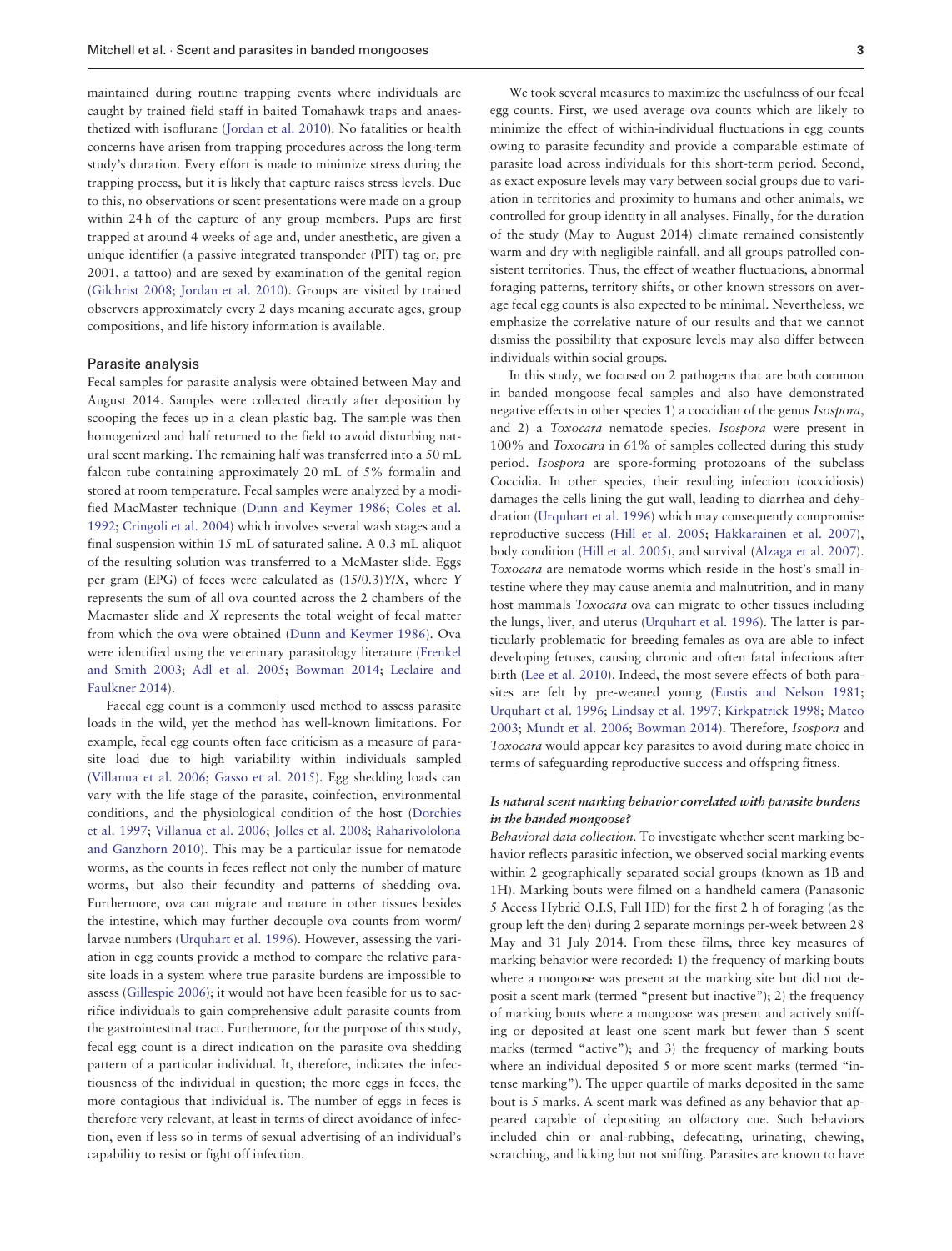variable effects upon host behavior [\(Poulin 1994](#page-10-0)), and thus the 2 former parameters (presence and activity at marking bouts) were included to evaluate whether parasitic infection influences general behavioral patterns such as presence at social marking bouts. We focused on intense marking behavior, as previous studies of other mammals including primates and prosimians [\(Irwin et al. 2004](#page-10-0); [Droscher and Kappeler 2014\)](#page-9-0), mustelids ([Clapperton 1989](#page-9-0); [Begg](#page-9-0) [et al. 2003](#page-9-0)), and ungulates ([Gosling 1987;](#page-10-0) [Brashares and Arcese](#page-9-0) [1999](#page-9-0)) find that social marking events appear to be attended by group members indiscriminately of age, sex, or dominance factors, and that individual differences generally appear when considering the frequency and intensity of marking behaviors ([Rich and Hurst](#page-10-0) [1998](#page-10-0); [Brashares and Arcese 1999](#page-9-0); [Rich and Hurst 1999](#page-10-0); [Begg et al.](#page-9-0) [2003](#page-9-0)). Preliminary observations in the banded mongoose found that the vast majority of group members attended and partook in marking events. Intensive scent marking (>5 marks per bout), however, displayed much greater individual variability. Although 47% of banded mongooses deposited >5 scent marks per bout on more than 2 occasions, only 31% did so on more than 4 occasions, and only 22% on more than 6 occasions. Thus, intensive scent marking appears restricted to a subset of the population, and therefore may incur metabolic or opportunity costs.

Female banded mongooses become sexually mature around 7–8 months, first giving birth as early as 9 months old. Males have poor reproductive success until around 2 years of age due to competitive exclusion by older individuals ([Nichols et al. 2010\)](#page-10-0), however young males do show interest in estrous females ([Cant 2000](#page-9-0)). We, therefore, excluded individuals less than 6 months from the analyses as they are unlikely to be using scent to assess potential mates. The final dataset comprised 20 individuals aged >6 months from each social group (40 individuals in total), which were observed more than a total of 102 marking events (61 in group 1B, 41 in group 1H).

Parasite data collection. To accompany behavioral data, weekly fecal parasite samples for each of the 40 individuals were collected during the study period (May to July 2014). These samples were used to calculate the mean EPG count of Isospora oocytes and Toxocara ova for each individual within the 2 focal groups. Note that parasite loads were unknown at the time of film scoring, so all marking data were collected blind to the infection status of individuals.

Statistical analysis. To test the effect of mean parasite load upon scent marking behavior, models were constructed in R (version 3.0.2). In total, 3 models were constructed per parasite, with the response variables as the frequency of marking bouts where an individual was either 1) present but inactive, 2) active, or 3) intensely marking. Parasite load, rank, sex, and group were fitted as explanatory terms and all second-order interactions were included in initial models. Banded mongooses appear to have an age-based dominance hierarchy, with the oldest group members of each sex generally being dominant over younger individuals [\(Cant et al. 2013](#page-9-0)). Rank was, therefore, included as a proxy measure for dominance. The oldest member of each sex within each group was assigned the rank of 1, the next oldest 2 and so on. Models were fitted in full and were then simplified using the step-wise method of sequentially removing each nonsignificant term  $(P > 0.05)$ . To model Isospora load, General Linear Models (LMs) were constructed using the package lme4 [\(Bates et al. 2008\)](#page-9-0). Models were fitted with a maximum likelihood convergence criteria and Gaussian error distribution. The

Toxocara data did not conform to normal distributions and thus was multiplied by 1,000 and analyzed by a model fit by penalized quasi-likelihood (glmPQL) with a negative binomial error distribution, built within the MASS package ([Venables and Ripley 2002](#page-11-0)).

#### Can parasitic infection be detected via odor cue?

Odor collection. During the course of our study, anal-gland secretions (AGS) were the most commonly deposited odor cues, suggesting they are a good candidate to encode important information regarding behavioral decision-making. Furthermore, previous studies [\(Jordan et al. 2010,](#page-10-0) [2011a,](#page-10-0) [2011b\)](#page-10-0) have found AGS to encode information such as sex and individual identity. AGS were collected between 29 May and 31 July 2014 during routine trapping events, following the methods of [Jordan et al. \(2010\)](#page-10-0). Briefly, individuals were anaesthetized and the anal region was cleaned with cotton wool. A glass vial was placed over each of the 2 gland openings in turn and the gland was gently squeezed to express  $\sim$ 150  $\mu$ L of liquid. Secretions were collected in 2 mL snap-cap glass vials that were cleaned by soaking for several hours in methanol, air-drying then soaking in detergent and warm water (1:1,000 dilution), rinsing and allowing to air dry again. Secretions were vortexed to mix, labeled, and transferred to liquid nitrogen for storage. To avoid contamination, sterile nitrile gloves were worn and changed between individual banded mongooses. The examiner's fingers never came into contact with the secretion nor the top of the glass vials. We cannot exclude the possibility that anesthetization impacted on the composition of the AGS, but as all samples were collected in the same way, the effect if there is any, should be the same in all individuals, and therefore is not expected to influence or bias results.

Odor presentations. Between 1 June and 2 August 2014, 84 odor presentations were conducted in the field to test whether banded mongooses respond differently to the scent of opposite sex group members based upon Isospora or Toxocara infection. Presentations were conducted within 2 well-habituated study groups (1B and 1H) and to maintain relevance to mate choice, individuals were always presented with AGS from the social group to which they belong. AGS samples were transferred to a thermos flask of ice on the morning of the presentation. Samples were fully defrosted directly before presentations, spread upon a clean ceramic tile using an autoclaved cotton swab, and presented directly to the recipient individual. Presentations were conducted when the recipient was at least 1 m away from other conspecifics and was actively foraging. No odors were presented during resting periods, aggression, social bonding, or interactions between groups. After a predator alarm or social marking event involving the recipient, or over half the group, observers waited at least 20 min to ensure presentations were not influenced by these events. If an intergroup interaction occurred, all presentations were abandoned for at least 24 h, or longer if the animals were still showing unusual behavior such as increased vigilance behavior, failure to forage, or increased scent marking.

Responses to the presentations were filmed using a handheld camera (Panasonic 5 Access Hybrid O.I.S, Full HD) and scored after the field session. To address whether olfactory cues may encode information pertaining to parasite infection, 3 measures of response to odor presentations were considered. "Duration" represented the time before mongooses returned to normal behavior (ceased vigilance, left 1 m radius around presentation, and returned to foraging or group activity). "Contact" referred to the duration a mongoose remained within 30 cm of the tile on which the odor was presented. Finally, "Vicinity Marking" referred to the number of scent marks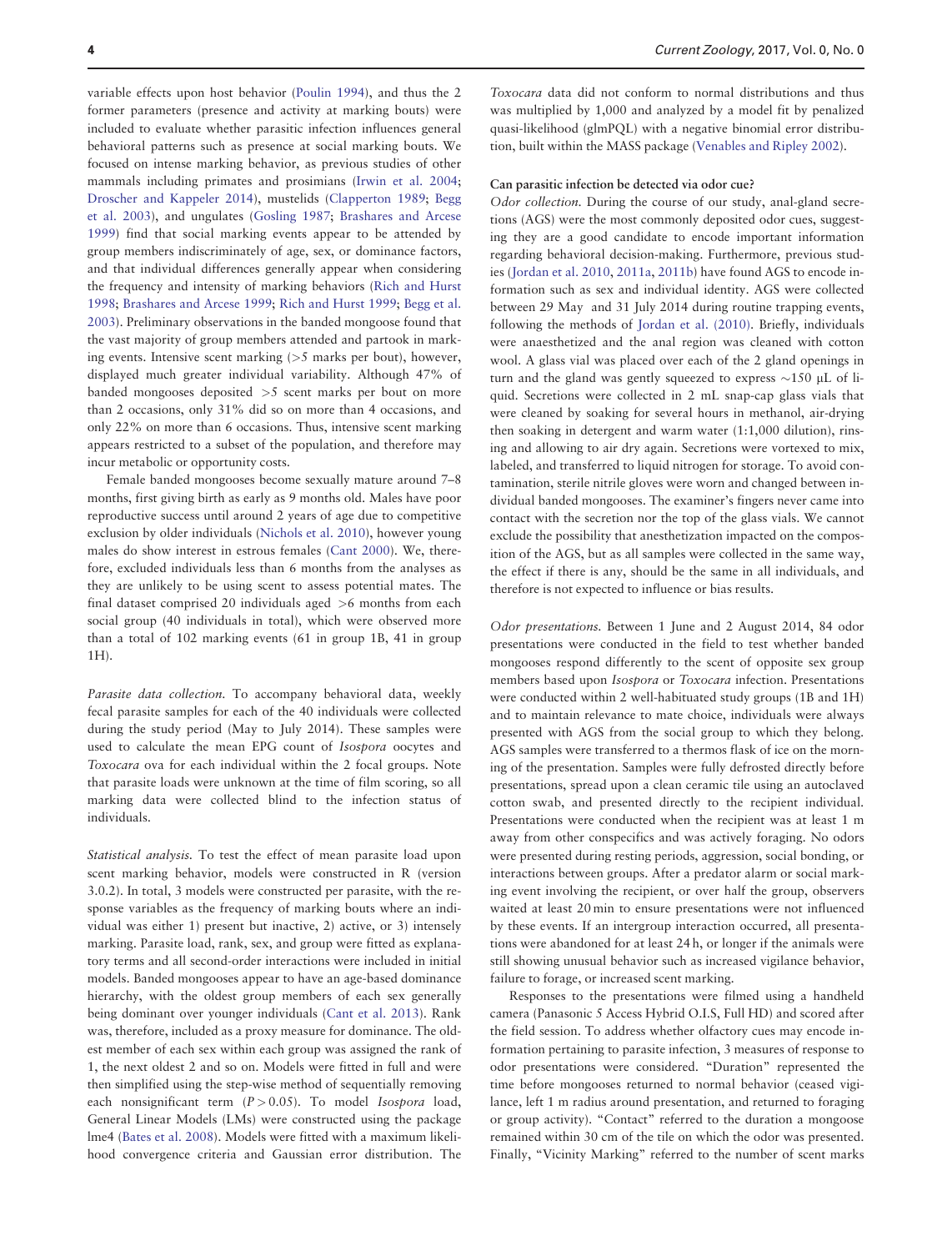recipients deposited around the odor (within 30 cm of the tile), but not directly on top. Marking response was categorized this way as previous research suggests that when odors are used for mate choice and self-advertisement, scent marks are placed adjacent to, rather than directly over the original marks [\(Wolff et al. 2002](#page-11-0)). This is believed to maximize the identities of both scent markers, whereas direct over marking can obliterate the original scent and is thus generally considered to function in competition [\(Rich and Hurst 1999](#page-10-0); [Wolff et al. 2002\)](#page-11-0). Indeed, previous work on banded mongooses suggests that over marks are used for intersexual competition, hence may not be important for mate advertisement ([Jordan et al. 2010](#page-10-0), [2011a](#page-10-0)). In addition, [Jordan et al. \(2011a\)](#page-10-0) investigated responses to 2 banded mongoose scents on the same site and found that the sex of the top or most recent scent was more important than that of the bottom or original scent in determining over marking response, indicating that over marks do to some extent mask the scents below.

Parasite data collection. For each odor donor, fecal samples (3–6 per individual) were collected per individual within a 7-day-window either side of AGS odor sample collection. This allowed the calculation of mean EPG Isospora and Toxocara loads for each odor donor. As fecal ova counts are often variable within individuals ([Gasso](#page-9-0) [et al. 2015\)](#page-9-0), this was considered the most robust method for generating comparable Isospora counts. Measures of odor donor parasite load were assessed upon return from the field and thus were unknown during fieldwork and odor presentations, which removed the risk of observer and expectation biases. All fecal samples were collected in the mornings, reducing the impact of circadian rhythm on oocyte shedding, hence increasing the comparability of our samples between individuals [\(Martinaud et al. 2009\)](#page-10-0).

Statistical analysis. Due to the distribution of average Isospora and Toxocara load, their effects upon marking behavior were analyzed within models fit by glmPQL with a binomial error distribution built in the MASS package of R version 3.0.2 [\(Venables and Ripley](#page-11-0) [2002](#page-11-0)). The 3 response terms were the duration of the response (duration), the duration a mongoose remained within 30 cm of the odor (contact), and the number of scent marks recipients deposited around the odor (vicinity marking). In separate models, the EPG load of each parasite was multiplied by 1,000 (to create full, positive integer values) and fitted as an explanatory variable alongside the sex, age, and rank of odor donors as parasite loads may vary with such life history parameters. The identity and group of the odor donor was included as a random factor as certain animals yielded larger AGS samples that could be split and used in multiple presentations. Specifics of the recipient did not require inclusion as all were sexually mature adults of opposite sex and familiar to their odor donors. Initial models included all second-order interactions, however, nonsignificant terms were removed using the backward step-wise method of model simplification.

# **Results**

# Is natural scent marking behavior correlated with parasite burdens in the banded mongoose?

Group marking events occurred on average every 17 min in the first 2 h of foraging. In 49% of these bouts, every group member over 6 months of age was present at the marking site and was either sniffing or actively scent marking.

Whilst we did not find a significant relationship between Isospora load and presence or activity within marking bouts, Isospora load did impact intensive marking behavior (>5 marks per bout) in interactions with both sex (LM:  $t = 2.462$ ,  $P = 0.019$ , [Table 1,](#page-6-0) [Figure 1\)](#page-7-0) and social group (LM:  $t = 4.203$ ,  $P = 0.0002$ , [Table 1](#page-6-0), [Figure 1\)](#page-7-0). In support of our predictions, the frequency of intense marking was significantly higher in individuals of lower Isospora load, with the exception of female individuals within 1 of the 2 social groups (group 1H), among which no individual attended intensive marking bouts more than 3 times [\(Figure 2](#page-7-0)). The interactions of Isospora load with both sex and group identity seem, therefore, likely to reflect properties of the dataset and "missing" datapoints owing to the lowered marking activity of females in this group.

Individuals with higher Toxocara ova burdens were significantly more likely to be present but inactive at marking bouts (LM:  $t = 2.942$ ,  $P = 0.003$ ) compared with individuals with lower levels of infection. Although a nonsignificant trend suggests highly infected individuals are less active in marking bouts (LM:  $t = -1.879$ ,  $P = 0.06$ ), there was no significant difference in marking activity or intense marking relating to Toxocara burdens. In models for both Isospora and Toxocara, female banded mongooses were present but inactive in significantly more bouts than males, whilst males were more likely to be scent marking and intensively marking than females ([Table 1](#page-6-0)). Note that there was no correlation between Toxocara and Isospora loads (LM:  $t = 0.124$ ,  $P = 0.902$ ).

#### Can parasitic infection be detected via odor cue?

Scent marking behavior in response to opposite sex odor presentations was correlated significantly with the parasite burdens of odor donors [\(Table 2\)](#page-8-0). In initial models, the Isospora load and age of the odor donor interacted to significantly predict marking response (GLMM: effect size =  $1.889 \times 10^{-9}$ , SE =  $9.269 \times 10^{-10}$ , t = 2.038,  $P = 0.042$ ). Here, vicinity marking declined as the odor donor's infection status increased, however the effect was skewed by 1 older odor donor with a very high Isospora burden. When this outlier was removed, the interaction dropped out, however results still maintain a significant negative correlation between Isospora load and marking behavior (GLMM:  $t = -1.990$ ,  $P = 0.047$ , [Table 2](#page-8-0), [Figure 2](#page-7-0)). In fact, the scent of all individuals with high *Isospora* loads (>250) EPG) received fewer than 10 scent marks. This supports our predictions that recipients should show less interest in the odors of heavily parasitized conspecifics.

The sex and Toxocara load of odor donors also interacted to influence marking behavior (GLMM:  $t = 2.190$ ,  $P = 0.029$ , [Table 2](#page-8-0), [Figure 3](#page-9-0)). Fewer vicinity marks were deposited over male odors (by females) as their Toxocara load increased but this trend was not apparent when considering female odors.

Female odors provoked lower contact durations in both datasets and less scent marking than male odors within in the Isospora dataset ([Table 2\)](#page-8-0). The odors of top ranking donors received significantly more marks than those of lower ranked individuals in both datasets, and individuals who were relatively young for their rank also received more marks ([Table 2\)](#page-8-0). Finally, no factors included in the models had significant effects upon the duration before returning to normal foraging behavior.

#### **Discussion**

Results suggest that in the banded mongoose, natural scent marking behaviors are influenced by parasite burden, with highly infected individuals being less likely to mark intensively. This supports our first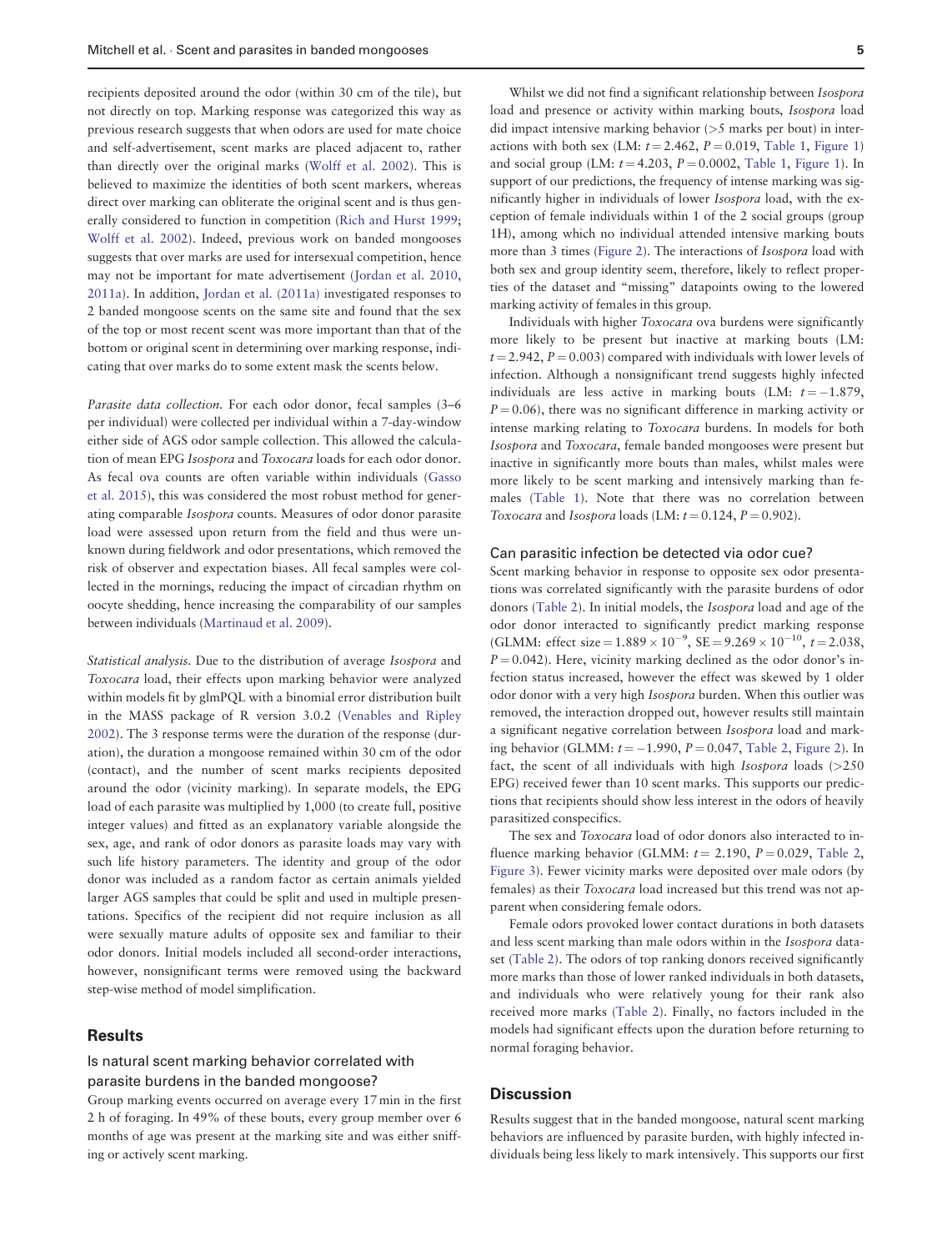| Model testing                                                  | Fixed effect                | Effect size           | Estimate (SD)         | $t$ value | P value               |
|----------------------------------------------------------------|-----------------------------|-----------------------|-----------------------|-----------|-----------------------|
| Frequency of bouts present but inactive                        | Intercept                   | 2.727                 | 0.481                 |           |                       |
|                                                                | Sex (female)                | 2.323                 | 0.697                 | 3.335     | 0.002                 |
|                                                                | Social group (1H)           |                       |                       | $-1.179$  | 0.246                 |
|                                                                | Rank                        |                       |                       | 0.307     | 0.761                 |
|                                                                | Isospora load               |                       |                       | $-0.616$  | 0.542                 |
|                                                                | Intercept                   | 0.944                 | 0.131                 |           |                       |
|                                                                | Toxocara load               | $5.30 \times 10^{-6}$ | $1.80 \times 10^{-6}$ | 2.942     | 0.003                 |
|                                                                | Sex (female)                | 0.502                 | 0.174                 | 2.895     | 0.003                 |
|                                                                | Social group (1H)           |                       |                       | $-0.859$  | 0.390                 |
|                                                                | Rank                        |                       |                       | 0.307     | 0.759                 |
| Frequency of bouts active                                      | Intercept                   | 21.359                | 1.514                 |           |                       |
|                                                                | Sex (female)                | $-5.464$              | 1.779                 | $-3.072$  | 0.004                 |
|                                                                | Social group (1H)           | $-7.172$              | 1.779                 | $-4.033$  | $2.0 \times 10^{-4}$  |
|                                                                | Rank                        |                       |                       | $-1.514$  | 0.140                 |
|                                                                | Isospora load               |                       |                       | $-0.361$  | 0.720                 |
|                                                                | Intercept                   | 3.080                 | 0.099                 |           |                       |
|                                                                | Sex (female)                | $-0.361$              | 0.124                 | $-2.912$  | 0.004                 |
|                                                                | Social group (1H)           | $-0.473$              | 0.123                 | $-3.850$  | $1.0 \times 10^{-4}$  |
|                                                                | Rank                        |                       |                       | 0.924     | 0.356                 |
|                                                                | Toxocara load               |                       |                       | $-1.879$  | 0.060                 |
| Frequency of bouts intensively marking $(5 +$ marks deposited) | Intercept                   | 7.194                 | 0.553                 |           |                       |
|                                                                | Rank                        |                       |                       | $-1.125$  | 0.269                 |
|                                                                | Isospora load               | $-0.042$              | 0.008                 | $-5.145$  |                       |
|                                                                | Sex (female)                | $-3.042$              | 0.717                 | $-4.245$  |                       |
|                                                                | Social group (1H)           | $-3.980$              | 0.694                 | $-5.733$  |                       |
|                                                                | Isospora load: Sex          | 0.024                 | 0.010                 | 2.462     | 0.019                 |
|                                                                | Isospora load: Social group | 0.038                 | 0.009                 | 4.203     | $2.0 \times 10^{-4}$  |
|                                                                | Intercept                   | 1.727                 | 0.145                 |           |                       |
|                                                                | Sex (female)                | $-0.827$              | 0.222                 | $-3.721$  | $2.0 \times 10^{-4}$  |
|                                                                | Social group (1H)           | $-0.824$              | 0.215                 | $-3.833$  | $1.27 \times 10^{-4}$ |
|                                                                | Rank                        |                       |                       | 0.290     | 0.772                 |
|                                                                | Toxocara load               |                       |                       | $-1.042$  | 0.298                 |

<span id="page-6-0"></span>Table 1. The relationship between *Isospora* and *Toxocara* burdens and marking behavior at social marking bouts

The sample size was 40 individuals more than 6 months of age, living in 2 social groups. A total of 102 marking bouts were observed. Full models considered the relationship between marking behaviors and EPG parasite load, sex, group, and all second-order interaction between fixed effects. Bold text denotes terms remaining significant within the minimal model. The table details the intercept of the minimal model and the P values upon which fixed effects were removed during the backward step-wise process of model simplification. Effect sizes are not reported when there is no significant effect of the variable, as the variable is not included in our final models.

prediction that scent marking behavior may encode information regarding donor infection status. Furthermore, our scent presentation experiments found that behavioral aversions in the form of reduced vicinity marks occurred in response to the odors of highly parasitized individuals, supporting our second prediction that odor may communicate parasite infection status. Our study provides novel evidence of odor-based parasite discrimination in a wild, nonmodel species.

Banded mongooses that frequently deposited more than 5 scent marks per bout (intensive scent marking) showed significantly lower Isospora loads than conspecifics that marked less. This suggests that scent marking may be considered as an indicator trait signaling lower Isospora burdens. Olfactory advertisement of quality may function in a similar way to elaborate plumage which often signals parasite resistance in birds ([Petrie 1994;](#page-10-0) [Hale et al. 2009](#page-10-0)). For example, in house sparrows, females preferentially mate with males who have larger wing bars. Such males also have larger uropygial glands which are involved in resistance against chewing lice, a common parasite of this species ([Moreno-Rueda and Hoi 2011](#page-10-0)). Thus, choice based on an attractive advert allows females to select better quality mates. Indeed, male banded mongooses who mark most frequently also secure more mating opportunities ([Jordan 2009](#page-10-0),

[2011a](#page-10-0)). Our results enrich this finding as intense scent marking appears to act as an indicator trait for reduced Isospora infection, thus providing a trait by which scent marking can inform mate choice.

An exception to this trend were females from group 1H, which showed no decrease in intensive marking activity, stressing the importance of controlling for social and life history factors when considering behavioral reactions to odor presentations. However, the lack of correlation in this group seems to reflect differences in behavior and parasite load, rather than a different effect: these individuals show overall lower frequencies of intensive marking behavior and low Isospora loads (very few individuals had more than 500 EPG; see [Figure 2\)](#page-7-0) .Overall, based on our results intensive scent marking, therefore, appears limited to banded mongooses of low Isospora load. This suggests scent marking may be used to signal low parasitic infection status to potential mates.

Individuals with higher Toxocara burdens were present but not marking in significantly more bouts than individuals of lower infection levels and activity at marking bouts declined (nonsignificantly) with increasing Toxocara infection. However, in contrast to Isospora results, there was no correlation between Toxocara load and intense marking. It may be that Toxocara has fewer immediate effects upon host behavior, indeed Toxocara ova can lie dormant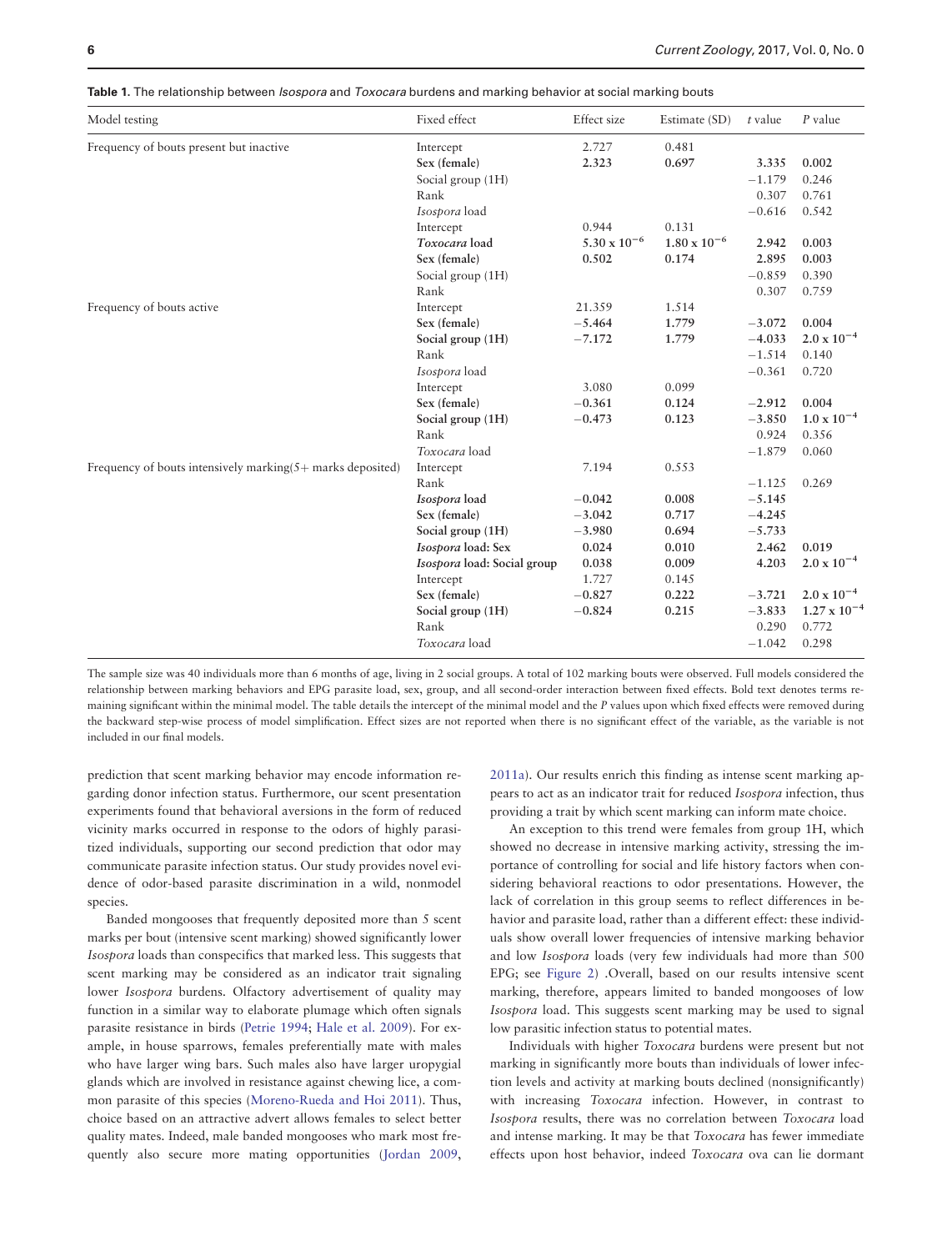<span id="page-7-0"></span>



Frequency of 5+ scent marks

Figure 1. The relationship between *Isospora* load and intensive marking behavior. Points show raw data (circles  $=$  male, triangles  $=$  female). Lines (green for social group 1B females, orange 1B males, purple for 1H females and pink for 1H males) were calculated by linear regression of *Isospora* load upon the frequency of depositing >5 marks per bout. Results were based upon 102 observations of group marking events within 2 social groups containing 40 individual banded mongooses aged >6 months. In general, individuals with lower *Isospora* loads engaged in intense marking (>5 marks per bout) significantly more frequently than individuals of higher *Isospora* load. The exception to this is females within group 1H (purple line, triangular points).

in bodily tissues for several years before causing notable health concerns [\(Urquhart et al. 1996](#page-11-0)). Therefore, the impact on the host, and possibly effects on odor cues, may vary with the stage of infection. Furthermore, tolerance to these parasites may also differ.

Differences in the possible impacts of Isospora and Toxocara may also occur due to the differing reliability of ova counts to reflect actual parasite burdens. In protozoan, single-cell parasites including Isospora, oocysts shed in feces directly represent the number of sexually reproducing parasites, whereas the ova of nematode worms may be shed at differing intensities dependent of the life stage and fecundity of the parasite as well as condition of the host [\(Villanua](#page-11-0) [et al. 2006;](#page-11-0) [Gasso et al. 2015](#page-9-0); [Rafalinirina et al. 2015](#page-10-0)). Toxocara ova can also migrate and mature in other tissues besides the intestine which temporarily decouples ova counts from worm/larvae numbers [\(Urquhart et al. 1996\)](#page-11-0) meaning ova counts may not be as reliable an indicator of parasitic infection as Isospora oocytes. A more controversial explanation would be to suggest that Toxocara parasites are able to manipulate host behavior for their own benefits ([Poulin](#page-10-0) [1994](#page-10-0)). Indeed, attending social events such as marking bouts should increase parasite transmission due to contact with multiple individuals. However, under this assumption one would also expect Toxocara burdens to be higher in active and intensive scent markers, which is not the case.

In support of our second prediction, odor presentation results suggest that banded mongooses are able to discriminate infection

Figure 2. The relationship between *Isospora* load and marking behavior to presented odors. Recipients deposited fewer marks toward opposite sex odors as the Isospora load of the odor donor increased. Points show average EPG Isospora counts for each odor donor, and lines were fit by linear regression of EPG load against scent marking.

status via scent. Recipients significantly reduced vicinity marking around odors of increasing parasite burdens when considering both Toxocara and Isospora infections. This is an exciting result as, to the best of our knowledge, it provides the first evidence that a wild, nonmodel mammal can discriminate odors on the basis of infection. However, note that, due to being carried on a wild population, our results are correlative so cannot conclusively demonstrate cause and effect. Future work would benefit from using antiparasitics to experimentally manipulating parasite levels in this species, and hence reveal any causal link.

As vicinity marks are often used in mate choice and self-advertisement ([Wolff et al. 2002\)](#page-11-0), reduced vicinity marking behavior toward highly parasitized opposite sex odors suggests that parasites may play a part in mate choice in the banded mongoose. Avoiding highly parasitized mates should provide direct fitness benefits to both sexes as it is likely to minimize the risk of contracting an infection through close contact. Additional fitness benefits to avoiding heavily parasitized mates may arise if susceptibility to parasite infection is heritable. In several species including feral Soay sheep Ovis aries [\(Smith et al. 1999\)](#page-11-0), barn swallows Hirundo rustica [\(Moller 1990](#page-10-0)), and kittiwakes Rissa tridactyla [\(Boulinier et al.](#page-9-0) [1997](#page-9-0)) significant heritable variation for parasitic resistance has been shown. Although we do not currently have the data to test this possibility in the banded mongoose, future studies considering the heritability of endoparasitic resistance in this species will allow more detailed investigations into the benefits of choosing less infected mates.

For Isospora, reduced marking toward the odours of highly parasitized individuals was evident across the dataset. However, when considering Toxocara infection, male odors received significantly fewer vicinity marks as their infection status increased, yet male reactions to female odors did not change with female infection status. The responsiveness of females but not males to infection status could occur due to the potential costs of females becoming infected with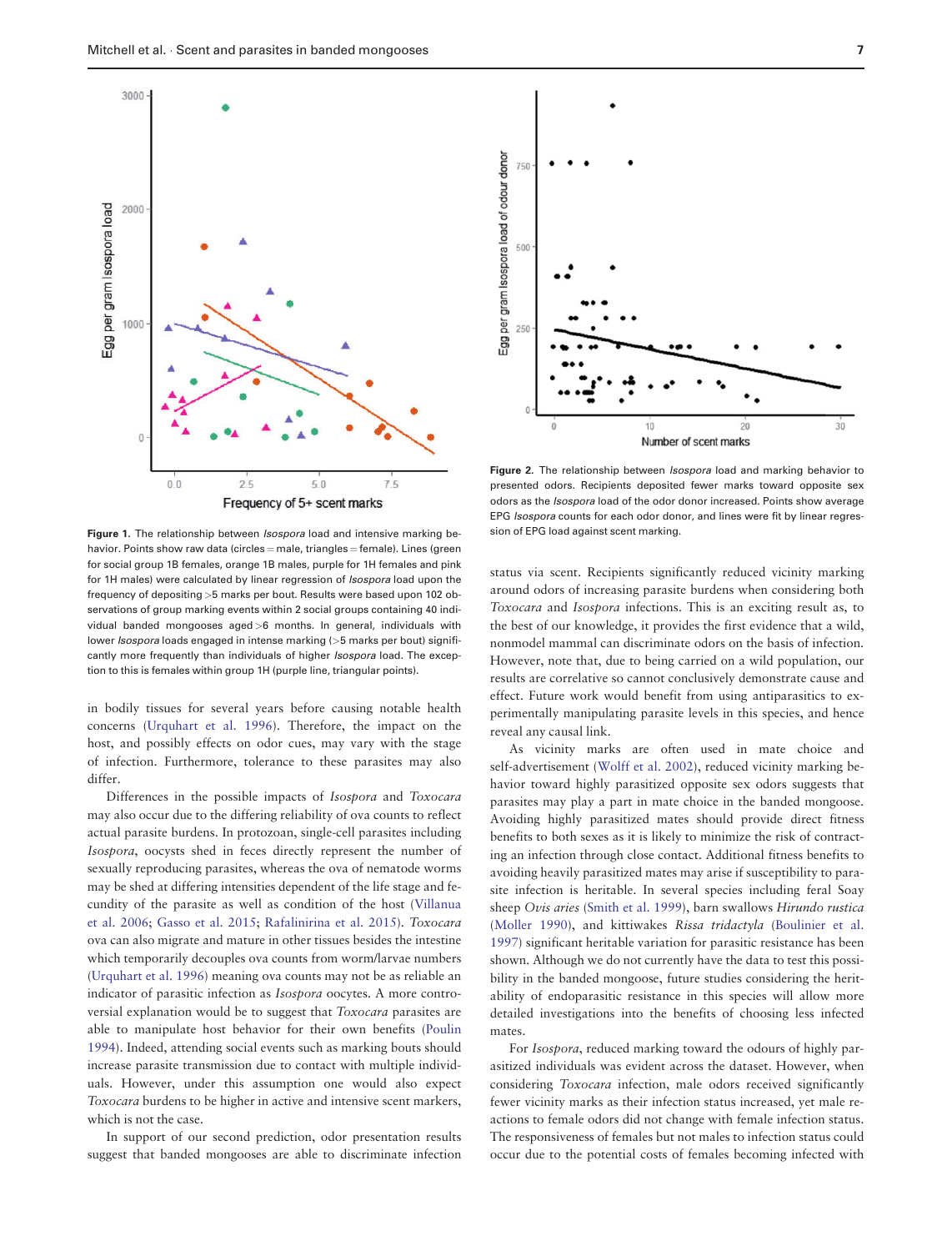| Model testing                             | Fixed effects              | Effect size             | Standard error         | Z value  | $P$ value             |
|-------------------------------------------|----------------------------|-------------------------|------------------------|----------|-----------------------|
| Duration before return to normal behavior | Intercept (Isospora model) | 3.478                   | 0.962                  |          |                       |
|                                           | Donor sex (Female)         | 0.282                   | 0.258                  | 1.092    | 0.275                 |
|                                           | Donor Isospora count       |                         |                        | 0.418    | 0.676                 |
|                                           | Donor rank                 |                         |                        | $-0.315$ | 0.753                 |
|                                           | Donor age (in days)        |                         |                        | $-0.704$ | 0.481                 |
|                                           | Intercept (Toxocara model) | 3.870                   | 0.878                  |          |                       |
|                                           | Donor sex (female)         | 0.261                   | 0.250                  | 1.041    | 0.298                 |
|                                           | Donor Toxocara count       |                         |                        | $-0.357$ | 0.721                 |
|                                           | Donor rank                 |                         |                        | $-1.319$ | 0.187                 |
|                                           | Donor age (in days)        |                         |                        | $-0.863$ | 0.388                 |
| Duration of contact                       | Intercept (Isospora model) | 3.149                   | 1.133                  |          |                       |
|                                           | Donor sex (female)         | $-0.632$                | 0.301                  | $-2.100$ | 0.036                 |
|                                           | Donor age (in days)        |                         |                        | $-0.959$ | 0.338                 |
|                                           | Donor Isospora count       |                         |                        | 1.300    | 0.194                 |
|                                           | Donor rank                 |                         |                        | 0.482    | 0.630                 |
|                                           | Intercept (Toxocara model) | 2.828                   | 0.338                  |          |                       |
|                                           | Donor sex (Female)         | $-0.503$                | 0.243                  | $-2.070$ | 0.039                 |
|                                           | Donor age (in days)        |                         |                        | $-1.582$ | 0.114                 |
|                                           | Donor Toxocara count       |                         |                        | $-0.467$ | 0.641                 |
|                                           | Donor rank                 |                         |                        | $-0.841$ | 0.401                 |
| Vicinity marking                          | Intercept (Isospora model) | 5.411                   | 1.052                  |          |                       |
|                                           | Donor Isospora count       | $-1.057 \times 10^{-5}$ | $5.311 \times 10^{-6}$ | $-1.990$ | 0.047                 |
|                                           | Donor sex (female)         | $-0.676$                | 0.283                  | $-2.394$ | 0.017                 |
|                                           | Donor age (in days)        | $-8.716 \times 10^{-4}$ | $3.326 \times 10^{-4}$ | $-2.620$ | 0.009                 |
|                                           | Donor rank                 | $-0.534$                | 0.145                  | $-3.675$ | $2.00 \times 10^{-4}$ |
|                                           | Intercept (Toxocara model) | 7.071                   | 0.990                  |          |                       |
|                                           | Donor sex (female)         | $-0.583$                | 0.337                  | $-1.730$ |                       |
|                                           | Donor Toxocara count       | $-1.460 \times 10^{-5}$ | $5.726 \times 10^{-6}$ | $-2.550$ |                       |
|                                           | Donor age (in days)        | $-1.318 \times 10^{-3}$ | $2.794 \times 10^{-4}$ | $-4.718$ | $2.39 \times 10^{-6}$ |
|                                           | Donor rank                 | $-0.821$                | 0.148                  | $-5.552$ | $2.83 \times 10^{-8}$ |
|                                           | Toxocara count*Donor sex   | $-5.706 \times 10^{-5}$ | $2.605 \times 10^{-5}$ | $-2.190$ | 0.029                 |

<span id="page-8-0"></span>Table 2. The relationship between odor donor *Isospora* and *Toxocara* burdens and recipient responses to presented odors

The output of GLMMs testing the relationship between the response of opposite sexed conspecifics to presented odors and parasite burden, odor sex, age, and age rank. Toxocara results were based upon 85 odor presentations to familiar opposite sex conspecifics. The Isospora dataset included 81 presentations as 1 odor donor, used in 4 presentations, was excluded from the analysis on the basis of his extremely high Isospora burden. All second-order interactions were included in original models but if nonsignificant, they were removed during the backward simplification process. Nonsignificant fixed effects are presented alongside the P values upon which they were removed from the models. All intercepts refer to minimal models. Effect sizes are not reported when there is no significant effect of the variable, as the variable is not included in our final models.

Toxocara. Several species of Toxocara can lie dormant in uterine tissue and infect offspring during gestation [\(Urquhart et al. 1996\)](#page-11-0), causing chronic and often fatal infections after birth ([Lee et al.](#page-10-0) [2010](#page-10-0)). Females may, therefore, benefit from avoiding highly infected males as mates. Alternatively, these sex differences could be due to differences in the variation in parasite burden between the sexes, which may also reflect the differential costs of infection depending on sex. Toxocara burdens show greater variability within male donors suggesting female aversion toward higher infection burdens could be a biologically relevant response to avoid highly parasitized males. However, there was less variation in female Toxocara counts so it is possible that discrimination of female odors on the basis of parasite load may not be behaviorally possible or necessary. In most research investigating the ability of scent cues to encode infections, the animals have been experimentally infected ([Kavaliers et al.](#page-10-0) [2003, 2005a](#page-10-0), [2014](#page-10-0); [Roberts et al. 2014;](#page-11-0) [Zala et al. 2015\)](#page-11-0). This allows greater variation between infected and uninfected individuals meaning any parasite-mediated aversion to their scent cues should be more obvious. However, experimental manipulations of parasite load, for example through experimentally infecting individuals, may result in levels of infection not found in the wild, and so may not be biologically relevant.

While banded mongooses appear to respond to differences in parasite infection level based on odor, the mechanism by which they may do this is not currently clear. In birds, several coccidian parasites are recognized to reduce plasma protein levels and significantly decrease internal pH ([Chapman 2014\)](#page-9-0). Protein and pH differences are likely to alter the chemical profile of odors [\(Drea et al. 2013\)](#page-9-0) providing a way for individuals to discriminate between the infection status of donors. It is, therefore, possible that banded mongooses are using similar cues to detect the parasite burden of odor donors directly. Alternatively, as parasite burden affects intensive marking behavior (at least for Isospora), it is possible that banded mongooses gain information about the parasite load of their group mates from their marking behavior and respond accordingly when presented with their scents. Indeed, previous studies [\(Jordan et al.](#page-10-0) [2011a](#page-10-0), [2011b,](#page-10-0) [2011c\)](#page-10-0) found that banded mongoose scents are individually identifiable through chemical analysis and also by banded mongoose group members, providing a means to recognize group mates from scents deposited during marking bouts. Furthermore, males who intensely scent marked had greater mating success [\(Jordan et al. 2011b\)](#page-10-0), suggesting that banded mongooses may adjust their mating behavior in accordance with scent encounter rate. Future studies involving both the chemical analysis of scents and of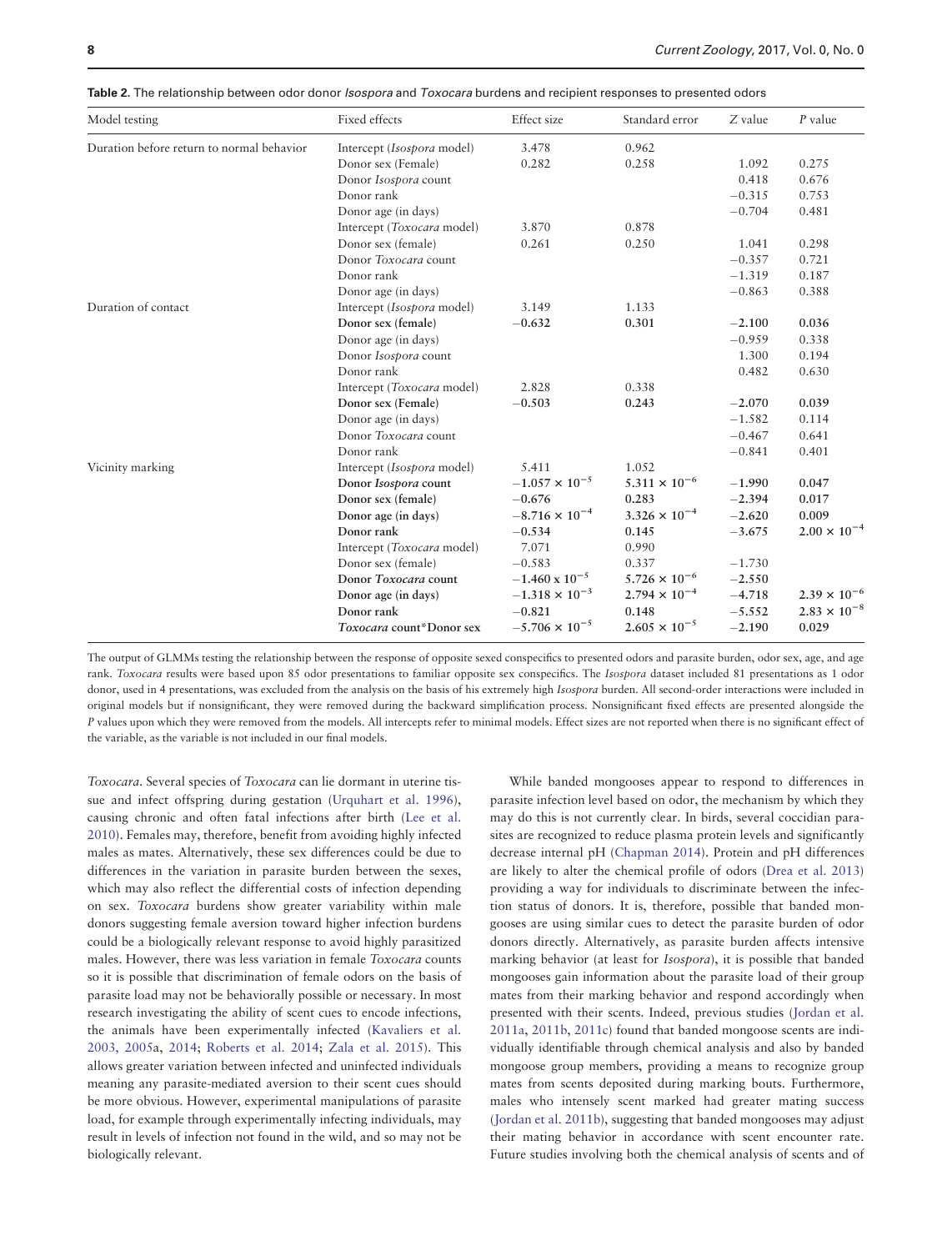<span id="page-9-0"></span>

Figure 3. The relationship between odor donor sex, Toxocara load and reactions to opposite sex presented scents. Recipients deposited more marks toward male odors as their Toxocara load decreased (black points). This trend was not as strong when considering female odors (red points). Points represent average EPG Toxocara counts for each odor donor, lines fit by linear regression of egg load against scent marking.

presentations of scents of differentially parasitized unfamiliar individuals will allow us to determine whether parasite load could be identified chemically or via previous association in the banded mongoose.

#### Acknowledgments

The authors would like to thank the Ugandan Wildlife Authority (UWA) for granting permission to carry out research at the field site, and all managerial staff and rangers employed by UWA for logistical support during field work. We thank Francis Mwanguhya, Solomon Kyabulima, Kenneth Mwesige, and Robert Businge for sample collection and long-term monitoring of the population. Finally, thanks to Holly Parkin for preliminary fecal sample analysis, and Chris Beirne and Cassandra Raby for advice on parasitological methods and ova identification.

# Funding

This work was supported by a Liverpool John Moores University scholarship for post-graduate research awarded to J.M., and the European Research Council (ERC), grant number 309249 awarded to M.A.C.

# Author contributions

J.M. designed the study, collected scent and parasite data, analyzed the data and wrote the first draft of the manuscript; M.A.C. supervised field data collection; E.I.K.V. supervised parasite data collection, identification. and analysis; H.J.N. supervised the study, provided assistance with statistical analysis, and helped draft the manuscript. All authors commented on the manuscript.

### References

- Adl SM, Simpson AG, Farmer MA, Andersen RA, Anderson OR et al., 2005. The new higher level classification of eukaryotes with emphasis on the taxonomy of protists. J Eukaryot Microbiol 52:399–451.
- Altizer S, Nunn CL, Thrall PH, Gittleman JL, Antonovics J et al., 2003. Social organization and parasite risk in mammals: integrating theory and empirical studies. Ann Rev Ecol, Evol Syst 34:517–547.
- Alzaga V, Vicente J, Villanua D, Acevedo P, Casas F et al., 2007. Body condition and parasite intensity correlates with escape capacity in Iberian hares Lepus granatensis. Behav Ecol Sociobiol 62:769–775.
- Arakawa H, Cruz S, Deak T, 2011. From models to mechanisms: odorant communication as a key determinant of social behavior in rodents during illness-associated states. Neurosci Biobehav Rev 35:1916–1928.
- Bates D, Machler M, Dai B, 2008. Linear mixed-effects models using S4 classess. R package, Version 0.999375–28.
- Begg CM, Begg KS, Du Toit JT, Mills MGL, 2003. Scent-marking behaviour of the honey badger Mellivora capensis (Mustelidae) in the southern Kalahari. Anim Behav 66:917–929.
- Boulinier T, Sorci G, Monnat JY, Danchin E, 1997. Parent offspring regression suggests heritable susceptibility to ectoparasites in a natural population of kittiwake Rissa tridactyla. J Evolutio Biol 10:77–85.
- Bowman DD, 2014. Georgis' Parasitology for Veterinarians. Saunders, St. Louis, Missouri: Elsevier.
- Brashares JS, Arcese P, 1999. Scent marking in a territorial african antelope: II the economics of marking with faeces. Anim Behav 7:7–11.
- Buchholz R, 2004. Effects of parasitic infection on mate sampling by female wild turkeys Meleagris gallopavo: should infected females be more or less choosy? Behav Ecol 15:687–694.
- Cant MA, 2000. Social control of reproduction in banded mongooses. Anim Behav 59:147–158.
- Cant MA, Vitikainen E, Nichols HJ, 2013. Demography and social evolution of banded mongooses. Adv stud behav 45:407–445.
- Chapman HD, 2014. Milestones in avian coccidiosis research: a review. Poultry Sci 93:501–511.
- Clapperton BK, 1989. Scent marking behaviour of the ferret Mustela furo L. Anim Behav 38:463–446.
- Coles GC, Baure C, Borgsteede FHM, Geerts S, Klei TR et al., 1992. World association for the advancement of veterinary parasitology (W.A.AV.P) methods for the detection of anthelmintic resistance in menatodes of veterinary importance. Vet Parasitol 44:35–44.
- Coltman DW, Pilkington JG, Smith JA, Pemberton JM, 1999. Parasite-mediated selection against inbred soay sheep in a free-living island population. Evolution 53:1259–1267.
- Cringoli G, Rinaldi L, Veneziano V, Capelli G, Scala A, 2004. The influence of flotation solution, sample dilution and the choice of McMaster slide area (volume) on the reliability of the McMaster technique in estimating the faecal egg counts of gastrointestinal strongyles and Dicrocoelium dendriticum in sheep. Vet Parasitol 123:121–131.
- Dorchies P, Bergeaud JP, Van Kahn N, Morand S, 1997. Reduced egg counts in mixed infections with oestrus ovis and haemonchus contortus: influence of eosinophils? Parasitol Res 83:727–730.
- Drea CM, Boulet M, Delbarco-Trillo J, Greene LK, Sacha CR et al., 2013. The secret in secretions: methodological considerations in deciphering primate olfactory communication. Am J Primatol 75:621–642.
- Droscher I, Kappeler PM, 2014. Maintenance of familiarity and social bonding via communal latrine use in a solitary primate. Behav Ecol Sociobiol 68:2043–2058.
- Dunn A, Keymer A, 1986. Factors affecting the reliability of the McMaster technique. J Helminthol 60:260-262.
- Eustis SL, Nelson DT, 1981. Lesions associated with coccidosis in nursing piglets. Vet Parasitol 18:21–28.
- Frenkel JK, Smith DD, 2003. Determination of the genera of cyst-forming coccidia. Parasitol Res 91:384–389.
- Gasso D, Feliu C, Ferrer D, Mentaberre G, Casas-Diaz E et al., 2015. Uses and limitations of faecal egg count for assessing worm burden in wild boars. Vet Parasitol 209:133–137.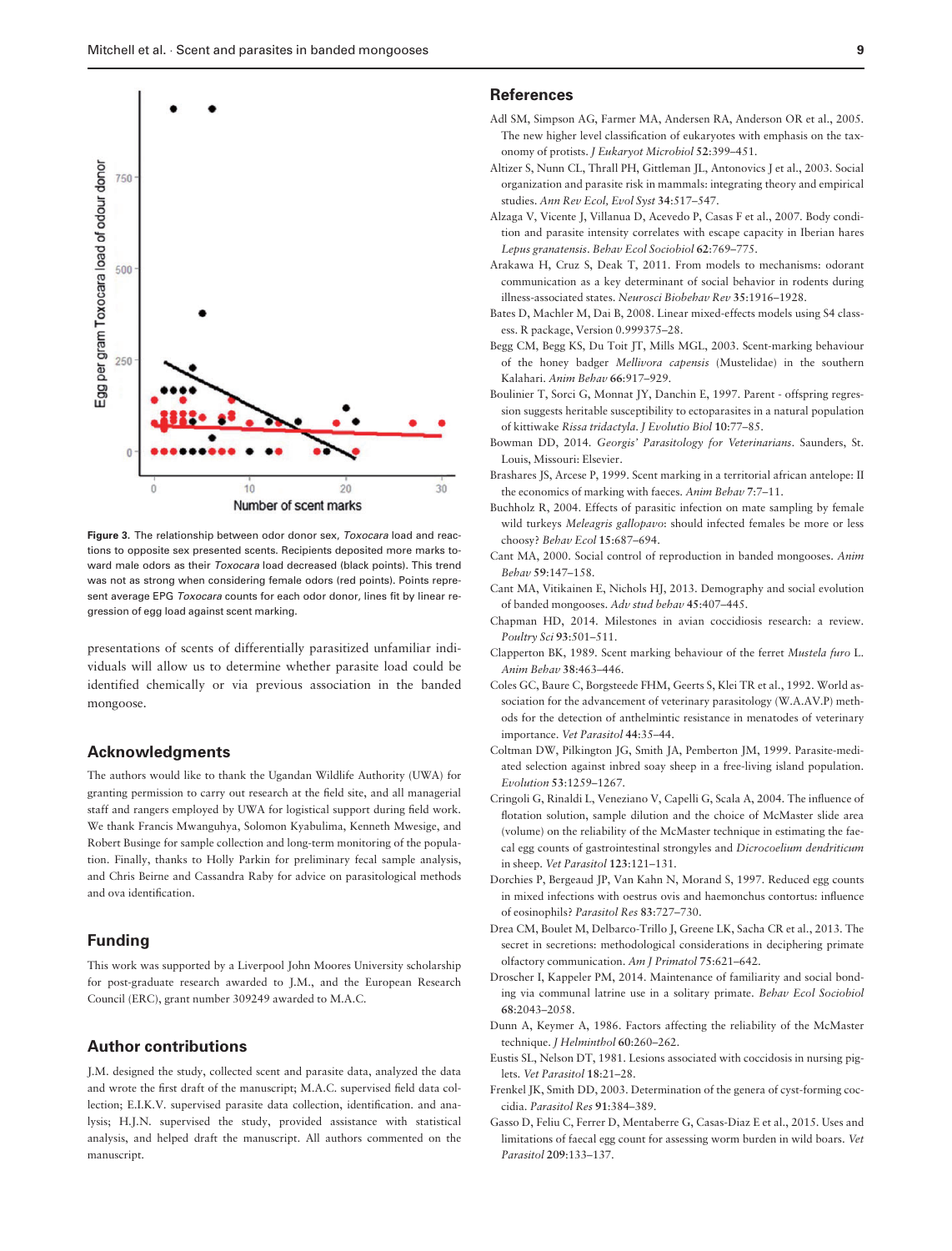- <span id="page-10-0"></span>Gilchrist JS, 2008. Aggressive monopolization of mobile carers by young of a cooperative breeder. P Roy Soc Lond B: Biol 275:2491–2498.
- Gillespie TR, 2006. Noninvasive assessment of gastrointestinal parasite infections in free-ranging primates. Int J Primatol 27:1129.
- Gosling LM, 1987. Scent marking in an antelope lek territory. Anim Behav 35:620–622.
- Gosling LM, Roberts SC, 2001. Scent-marking by male mammals: cheat-proof signals to competitors and mates. Adv Stud Behav 30:169–217.
- Hakkarainen H, Huhta E, Koskela E, Mappes T, Soveri T et al., 2007. Eimeria-parasites are associated with a lowered mother's and offspring's body condition in island and mainland populations of the bank vole. Parasitology 134:23–31.
- Hale ML, Verduijn MH, Moller AP, Wolff K, Petrie M, 2009. Is the peacock's train an honest signal of genetic quality at the major histocompatibility complex? J Evolution Biol 22:1284–1294.
- Hamilton WD, Zuk M, 1982. Heritable true fitness and bright birds: a role for parasites? Science 218:384–387.
- Hamilton WJ, Poulin R, 1997. The Hamilton and Zuk hypothesis revisited: a meta-analytical approach. Behaviour 134:299–320.
- Hill GE, Doucet SM, Buchholz R, 2005. The effect of coccidial infection on iridescent plumage coloration in wild turkeys. Anim Behav 69:387–394.
- Hodge SJ, Bell MB, Cant MA, 2009. Reproductive competition and the evolution of extreme birth synchrony in a cooperative mammal. Biol Lett 7:54–56.
- Hurst JL, Hayden L, Kingston M, Luck R, Sorensen K, 1994. Response of the aboriginal house mouse Mus spretus Lataste to tunnels bearing the odours of conspecifics. Anim Behav 48:1219–1229.
- Irwin MT, Samonds KE, Raharison J, Wright PC, 2004. Lemur latrines: observations of latrine behaviour in wild primates and possible ecological significance. J Mammal 85:420–427.
- Jolles AE, Ezenwa VO, Etiene RS, Turner WC, Olff H, 2008. Interactions between macroparasites and microparasites drive infection patters in freeranging African Buffalo. Ecology 89:2239–2225.
- Jordan NR, 2009. Scent communication in wild banded mongooses. [PhD Thesis]. Cambridge, UK: University of Cambridge.
- Jordan NR, Mwanguhya F, Kyabulima S, Cant MA, 2010. Scent marking within and between groups of wild banded mongooses. J Zool 280:72–83.
- Jordan NR, Manser MB, Mwanguhya F, Kyabulima S, Rüedi P et al., 2011a. Scent marking in wild banded mongooses: 1. Sex-specific scents and overmarking. Anim Behav 81:31–42.
- Jordan NR, Mwanguhya F, Furrer RD, Kyabulima S, Rüedi P et al., 2011b. Scent marking in wild banded mongooses: 2. Intrasexual overmarking and competition between males. Anim Behav 81:43–50.
- Jordan NR, Mwanguhya F, Kyabulima S, Rüedi P, Hodge SJ et al., 2011c. Scent marking in wild banded mongooses: 3. Intrasexual overmarking in females. Anim Behav 81:51–60.
- Kavaliers M, Choleris E, Pfaff DW, 2005a. Genes, odours and the recognition of parasitized individuals by rodents. Trends Parasitol 21:423–429.
- Kavaliers M, Choleris E, Pfaff DW, 2005b. Recognition and avoidance of the odors of parasitized conspecifics and predators: differential genomic correlates. Neurosci Biobehav Rev 29:1347–1359.
- Kavaliers M, Colwell DD, Cloutier CJ, Ossenkopp K-P, Choleris E, 2014. Pathogen threat and unfamiliar males rapidly bias the social responses of female mice. Anim Behav 97:105–111.
- Kavaliers M, Fudge MA, Colwell DD, Choleris E, 2003. Aversive and avoidance responses of female mice to the odors of males infected with an ectoparasite and the effects of prior familiarity. Behav Ecol Sociobiol 54:423–430.
- Kirkpatrick CE, 1998. Epizootiology of endoparasitic infections in pet cats and dogs presented to a veterinary teaching hospital. Vet Parasitol 30:113–124.
- Klein SL, 2003. Parasite manipulation of the proximate mechanisms that mediate social behavior in vertebrates. Physiol Behav 79:441–449.
- Leclaire S, Faulkner CT, 2014. Gastrointestinal parasites in relation to host traits and group factors in wild meerkats Suricata suricatta. Parasitology 141:925–933.
- Lee AC, Schantz PM, Kazacos KR, Montgomery SP, Bowman DD, 2010. Epidemiologic and zoonotic aspects of ascarid infections in dogs and cats. Trends Parasitol 26:155–161.
- Lindsay DS, Dubey JP, Blagburn BL, 1997. Biology of isospora spp. from humans, non-human primates and domestic animals. Clin Microbiol Rev 10:19–34.
- Loehle C, 1995. Social barriers to pathogen transmission in wild animal populations. Ecology 76:326–335.
- Loehle C, 1997. The pathogen transmission avoidance theory of sexual selection. Ecol Model 103:231–250.
- Martinaud G, Billaudelle M, Moreau J, 2009. Circadian variation in shedding of the oocysts of Isospora turdi (Apicomplexa) in blackbirds (Turdusmerula): an adaptative trait against desiccation and ultraviolet radiation. Int J Parasitol 39:735–739.
- Mateo JM, 2003. Kin recognition in ground squirrels and other rodents. J Mammal 84:1163–1181.
- Moller AP, 1990. Effects of a haematophagous mite on the barn swallow Hirundo rustica: a test of the Hamilton and Zuk hypothesis. Evolution 44:771–784.
- Moreno-Rueda G, Hoi H, 2011. Female house sparrows prefer big males with a large white wing bar and fewer feather holes caused by chewing lice. Behav Ecol 23:271–277.
- Müller CA, Manser MB, 2007. 'Nasty neighbours' rather than 'dear enemies' in a social carnivore. Proc Biol Sci 274:959–965.
- Müller CA, Manser MB, 2008. Scent-marking and intrasexual competition in a cooperative carnivore with low reproductive skew. Ethology 114:174–185.
- Mundt HC, Joachim A, Becka M, Daugschies A, 2006. Isopspora suis: an experimental model for mammalian intestinal coccidosis. Parasitol Res 98:167–175.
- Nichols HJ, Amos W, Bell MBV, Mwanguhya F, Kyabulima S et al., 2012. Food availability shapes patterns of helping effort in a cooperative mongoose. Anim Behav 83:1377–1385.
- Nichols HJ, Amos W, Cant MA, Bell MBV, Hodge SJ, 2010. Top males gain high reproductive success by guarding more successful females in a cooperatively breeding mongoose. Anim Behav 80:649–657.
- Pedersen AB, Jones KE, Nunn CL, Altizer S, 2007. Infectious diseases and extinction risk in wild mammals. Conserv Biol 21:1269–1279.
- Penn DJ, Potts WK, 1998a. Chemical signals and parasite-mediated sexual selection. Trends Ecol Evol 13:391–396.
- Penn DJ, Potts WK, 1998b. How Do Major Histocompatibility Complex Genes Influence Odor and Mating Preferences? California: Academic Press.
- Petrie M, 1994. Improved growth and survival of offspring of peacocks with more elaborate trains. Lett Nat 317:598–599.
- Poulin R, 1994. Meta-analysis of parasite-induced behavioural changes. Anim Behav 48:137–146.
- Poulin R, 1995. "Adaptive" changes in the behaviuor of parasitized animals: a critical review. Int J Parasitol 25:1371–1383.
- Rafalinirina HA, Aivelo T, Wright PC, Randrianasy J, 2015. Comparison of parasitic infections and body condition in rufous mouse lemur Microcebus rufus at Ranomafana National Park, Southeast Madagascar. Madagascar Conserv Dev 10:6066.
- Raharivololona BM, Ganzhorn JU, 2010. Seasonal variations in gastrointestinal parasites excreted by the gray mouse lemur Microcebus murinus in Madagascar. Endang Sp Res 11:113–122.
- Rich T, Hurst JL, 1998. Scent marks as reliable signals of the competative ability of males. Anim Behav 56:727–735.
- Rich T, Hurst JL, 1999. The competing countermarks hypothesis: reliable assessment of competative ability by potential mates. Anim Behav 58:1027–1037.